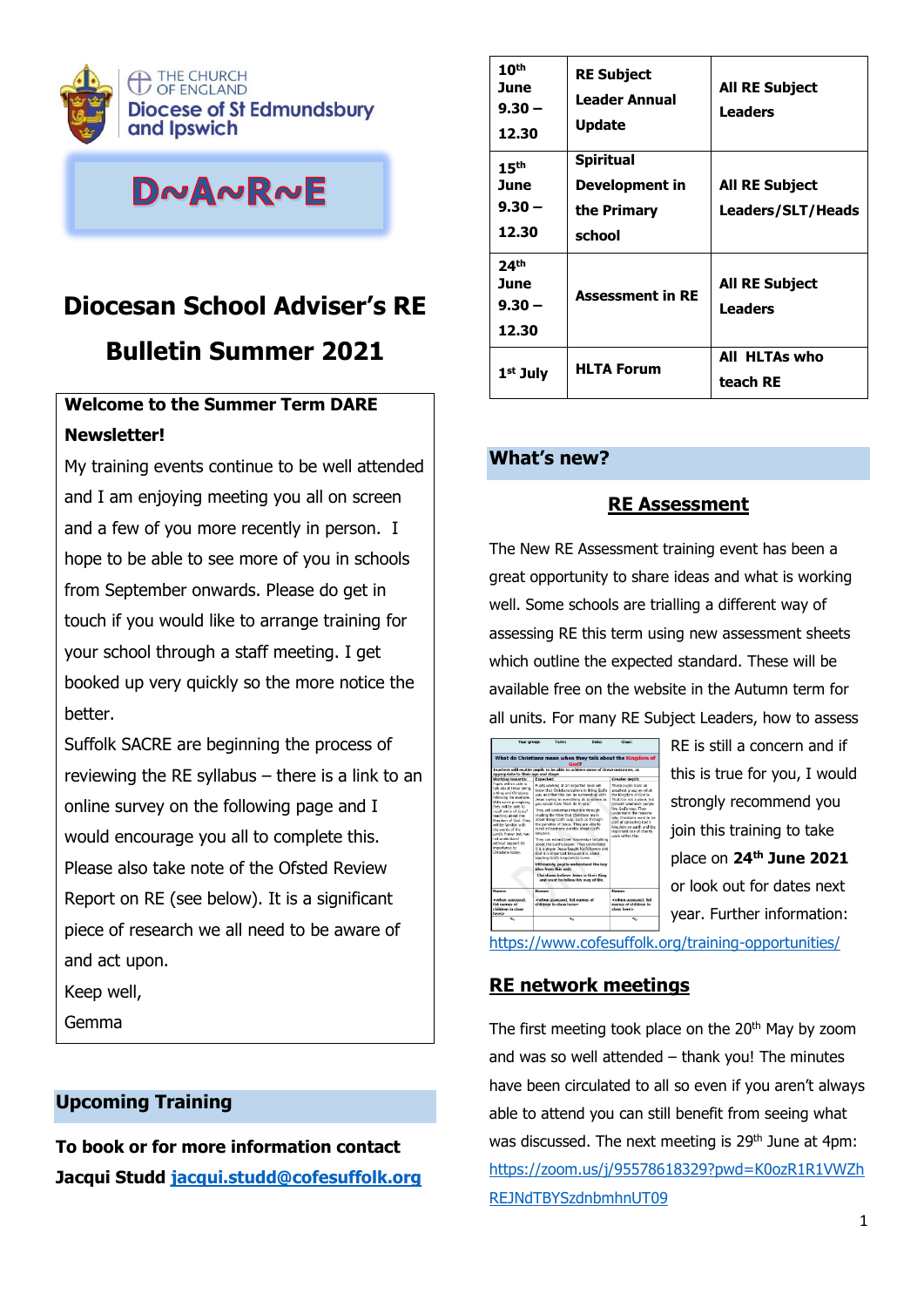Please try and attend at least one network meeting per term. This could be you as the RE subject lead, your shadow, or another member of staff.

## **Ofsted's Research review report on religious education**

[https://www.gov.uk/government/publications/research](https://www.gov.uk/government/publications/research-review-series-religious-education/research-review-series-religious-education) [-review-series-religious-education/research-review](https://www.gov.uk/government/publications/research-review-series-religious-education/research-review-series-religious-education)[series-religious-education](https://www.gov.uk/government/publications/research-review-series-religious-education/research-review-series-religious-education)

This is an important, welcome and interesting read for anyone in RE and a key document for 2021 subject leaders and SLTs. The report highlights the priority Ofsted places on the importance of high quality RE in all schools and identifies what the features of highquality and ambitious RE might be. This includes discussions about subject content, structure, progression, pedagogy, assessment and overall curriculum design. I would encourage all leaders of RE – even in VA schools where RE is not inspected by Ofsted – to read it and share key aspects of this report with the school senior leadership team and governors.

#### **Headlines from the report:**

- The report identifies three areas of subjectspecific knowledge in RE: **Substantive knowledge, Disciplinary knowledge** and **Personal knowledge**.
- The curriculum should carefully select and cover substantive content and concepts rather than covering excessive amounts of content superficially.
- The RE curriculum must ensure that what is taught and learned in RE is grounded in what is known about religion or non-religion from academic study.
- Pupils should study certain areas of the RE curriculum in depth and acquire a range of detailed knowledge of different concepts and ideas, which they remember long term.
- The curriculum must be well sequenced.
- Teachers and leaders must ensure that the way in which the curriculum is taught and assessed focuses pupils' attention squarely on the knowledge they need to learn.
- Leaders must ensure that adequate curriculum time is given to RE, so that leaders can deliver an ambitious curriculum.
- Leaders must ensure that there is sufficient training and professional development so that teachers have appropriate subject professional knowledge.

**Ofsted will publish a review of the quality of RE curriculums in spring term 2022. This will be based on 'deep dives' carried out during inspections under the EIF.**

#### **EEFA Services to Schools**

No longer acting as a broker between schools and faith communities, EEFA now proposes to become a signpost for schools to faith speakers and places of worship. It proposes to display on its website all relevant details to enable school teachers to contact speakers and contacts for booking visits to places of worship. EEFA will not charge for this service, nor will it be collecting fees from schools or remunerating speakers. All arrangements will be between the client and the service provider. EEFA now has a dedicated web site for schools - [www.eefa.co.uk.](https://eur02.safelinks.protection.outlook.com/?url=http%3A%2F%2Fwww.eefa.co.uk%2F&data=04%7C01%7Cgemma.kingston%40cofesuffolk.org%7Cf6047d9cb4524d3cec7608d8e22e2940%7C64990a9c67994442988fcb8b9e9dbb7f%7C0%7C0%7C637508035171787154%7CUnknown%7CTWFpbGZsb3d8eyJWIjoiMC4wLjAwMDAiLCJQIjoiV2luMzIiLCJBTiI6Ik1haWwiLCJXVCI6Mn0%3D%7C1000&sdata=F008k%2FlsimchhuNQkqRdsN1A8yTP5q%2BCIMgca2YvjYA%3D&reserved=0)

## **Suffolk's Standing Advisory Council on Religious Education (SACRE) Agreed Syllabus consultation**



One of the most important functions of SACRE is to produce the Locally Agreed Syllabus. This specifies what must be taught in religious education (RE) within an authority and should reflect the latest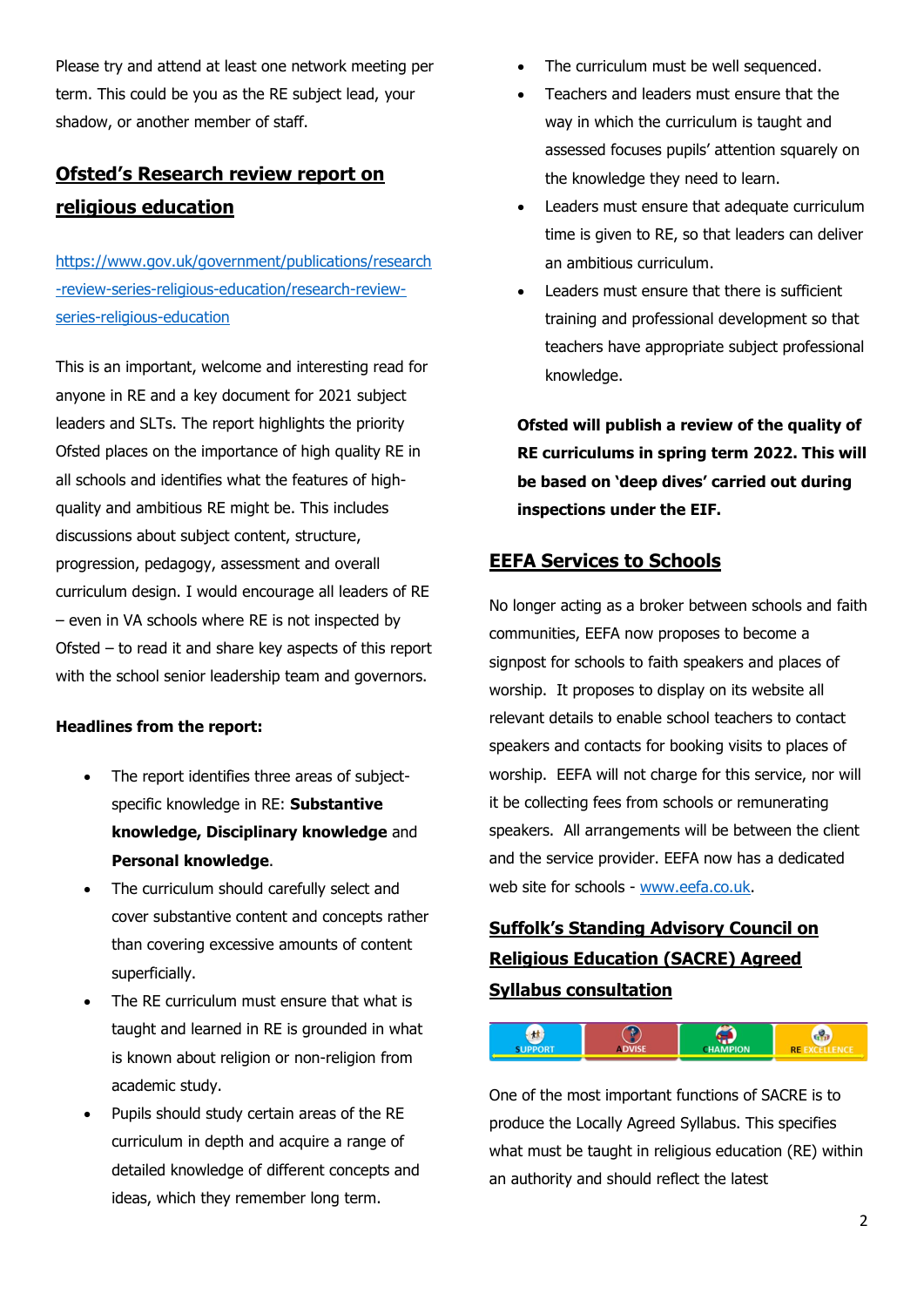developments in education, be relevant and engaging for all pupils and support high quality teaching and learning.

Teaching of the current Suffolk Agreed Syllabus began in January 2013. This syllabus was then renewed in 2018. SACRE is now beginning to develop a new Agreed Syllabus and wants to consult with schools and school leaders to ensure that everyone's views are taken into consideration.

Therefore, SACRE invites all teaching colleagues in Suffolk schools to share their thoughts about the Agreed Syllabus by completing [this](https://forms.office.com/Pages/ResponsePage.aspx?id=7GqcEEZQlUqPPIT2O6GK9LTjh4ub20tLmidJ9bjuotpUNE9DMlU1UVlFMExQSTgwN0pUMDk0WjhYWi4u&wdLOR=c9A512D8A-89ED-4E71-B2AA-DA56F8C9B68C) online survey by the 20th July. Your views really do matter and will help to shape the future of RE in Suffolk.



**Anti-Racist RE**

RE Today have

produced materials on anti-racist RE designed to help teachers of Religious Education plan and provide excellent learning in the classroom that encourages pupils to learn about religion and beliefs, racism and prejudice in challenging ways that promote the wellbeing of all in our richly plural communities. The project provides a unit of work for Key Stage 2 on 'What can be done to reduce racism? Can religion help?' Free and available from

[https://www.natre.org.uk/about-natre/projects/anti](https://www.natre.org.uk/about-natre/projects/anti-racist-re/primary-classroom-resources/)[racist-re/primary-classroom-resources/](https://www.natre.org.uk/about-natre/projects/anti-racist-re/primary-classroom-resources/)

## **INSIGHT UK report on the state of Hinduism in Religious Education (RE) in UK schools**

In 2020, INSIGHT UK conducted a project with a team comprised of highly experienced members of the Hindu community, amongst whom are well-known academics, including professors and teachers. The project goal was to assess the current state of Hinduism in RE in UK schools as perceived by Hindus

in Britain and recommend changes to improve it. The main findings conclude:

- 75% of respondents feel that Hinduism is not taught in a positive light.
- 86% of the respondents are either dissatisfied or very dissatisfied with the teaching of Hinduism in schools within the United Kingdom. 76% of primary school parents are unhappy about RE teachers' knowledge of Hinduism.
- There is growing evidence of inaccurate resources used by classroom teachers for teaching Hinduism.

The full report can be read **[here](https://eur02.safelinks.protection.outlook.com/?url=https%3A%2F%2Fnasacre.us6.list-manage.com%2Ftrack%2Fclick%3Fu%3Db1bda1b734%26id%3Da274c19fdb%26e%3Dad61981515&data=04%7C01%7Cgemma.kingston%40cofesuffolk.org%7C85ab4a874c1748dc719c08d8e9e8c296%7C64990a9c67994442988fcb8b9e9dbb7f%7C0%7C0%7C637516533217263547%7CUnknown%7CTWFpbGZsb3d8eyJWIjoiMC4wLjAwMDAiLCJQIjoiV2luMzIiLCJBTiI6Ik1haWwiLCJXVCI6Mn0%3D%7C1000&sdata=%2BMuoG4fpckUhh1j2OnGWIJ18MLVMmaek%2F7659u1gmCc%3D&reserved=0)** and is good reading for RE subject leaders, particularly around the accuracy of some resources.

## **Spirited Arts Competition 2021**



Entries to be submitted by 31st July. This year's themes are:

- 1. 'We have far more in common with each other than that which divides us.'
- 2. God's Good Earth
- 3. Where is God?
- 4. Healing
- 5. Inspiring!

Details found here:

[https://www.retoday.org.uk/uploads/Spirited%20Arts/](https://www.retoday.org.uk/uploads/Spirited%20Arts/2021/Spirited%20Arts%202021%20competition%20details%20PDF.pdf) [2021/Spirited%20Arts%202021%20competition%20de](https://www.retoday.org.uk/uploads/Spirited%20Arts/2021/Spirited%20Arts%202021%20competition%20details%20PDF.pdf) [tails%20PDF.pdf](https://www.retoday.org.uk/uploads/Spirited%20Arts/2021/Spirited%20Arts%202021%20competition%20details%20PDF.pdf)

### **Humanist Heritage website launch**

To mark the 125<sup>th</sup> anniversary of Humanists UK, Understanding Humanism have launched a new, free online resource that will support teachers and students to explore the rich history and influence on the UK of